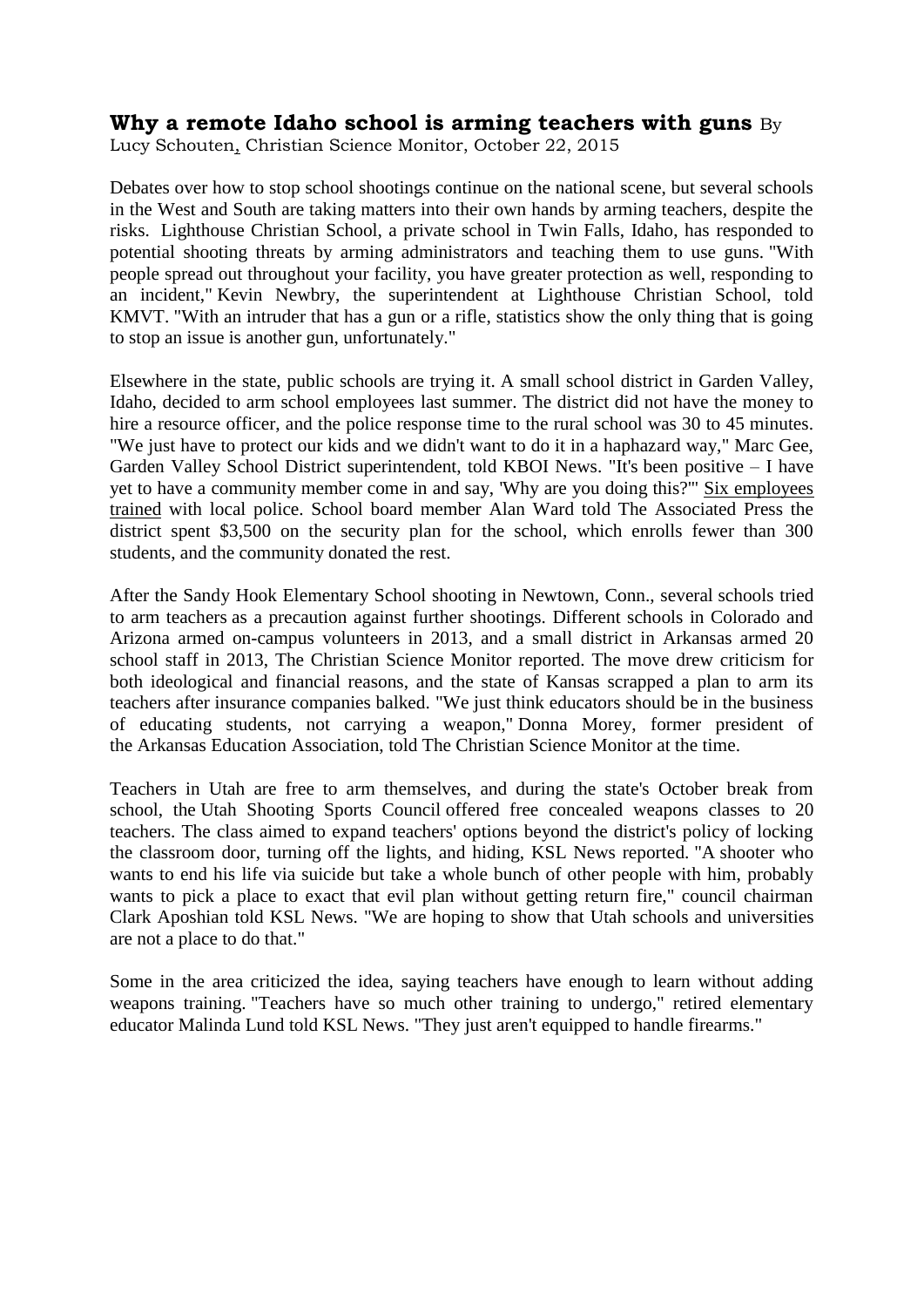**This column is gluten-free**, Roger Cohen, The New York Times, October 20, 2015

I was in Venice a few weeks ago and friends reported seeing a restaurant menu with the following important message emblazoned it: "We do NOT serve gluten-free food." It was easy to imagine an exasperated Italian proprietor, driven to frenzy by repeated requests from Americans for gluten-free pasta, finally deciding to cut short such exchanges with this blunt pre-emptive blow.

Gluten is the main protein component of wheat, rye and barley. Wheat was first cultivated about 12,000 years ago and it's safe to say gluten has never had as hard a time as in recent years. The hunter-gatherer turned cultivator would be appalled at what he has wrought. Free associate from the word "gluten" these days and you'll probably come up with poison. This column, by the way, is gluten-free. Please feel at liberty to read on.

There has been a huge and mysterious rise in celiac disease, an autoimmune disorder that results in damage to the small intestine when gluten is ingested. Four times as many people suffer from celiac disease as 60 years ago, and roughly one in 100 people are now affected. Why is unclear. Perhaps it's the way gluten products are prepared today, or even, some have suggested, the result of a bored immune system looking for new targets.

But of course the gluten-free trend is not just about multiplying celiac sufferers. People decide gluten must be bad for them because they see shelves full of gluten-free food at supermarkets. Forms of food intolerance, whether to wheat or dairy products, have reached near epidemic levels among the global middle class. Special dietary needs are all the rage. Allergies, real or imagined, multiply. One in five Britons now claim some form of intolerance, yet a 2010 Portsmouth University study found the claims were often unfounded. The narcissism of minor differences finds expression in the food-intolerance explosion: Having a special dietary requirement is one way to feel special in the prevailing "me" culture. But I don't want to show the intolerance of the omnivore for faddish food particularism, however overblown it may be. There's a lot that's good in food fetishes.

People are more aware of what they eat and how they want to feel as a result of what they eat. They are more demanding, with instant access to the information they need to make shrewd dietary choices; and they are surely not wrong to blame processed food and greater pollution and stress for certain allergies.

The political, it often seems, has become personal. Where people wanted to change the world, now they want to change their bodies. Wellness is a political pursuit because it involves choices about food that will impact the planet. Eating local or eating organic or both are lifestyle statements that have become engaged political acts. The pursuit of wellness, increasingly tied to the pursuit of beauty and agelessness, stands at the heart of the current zeitgeist. I eat well therefore I am.

People, if they have a choice, are eating better. That's good. But there is also a downside that has to do with self-indulgence, commercial manipulation, the rampant anxiety associated with "affluenza" and narcissistic fussiness.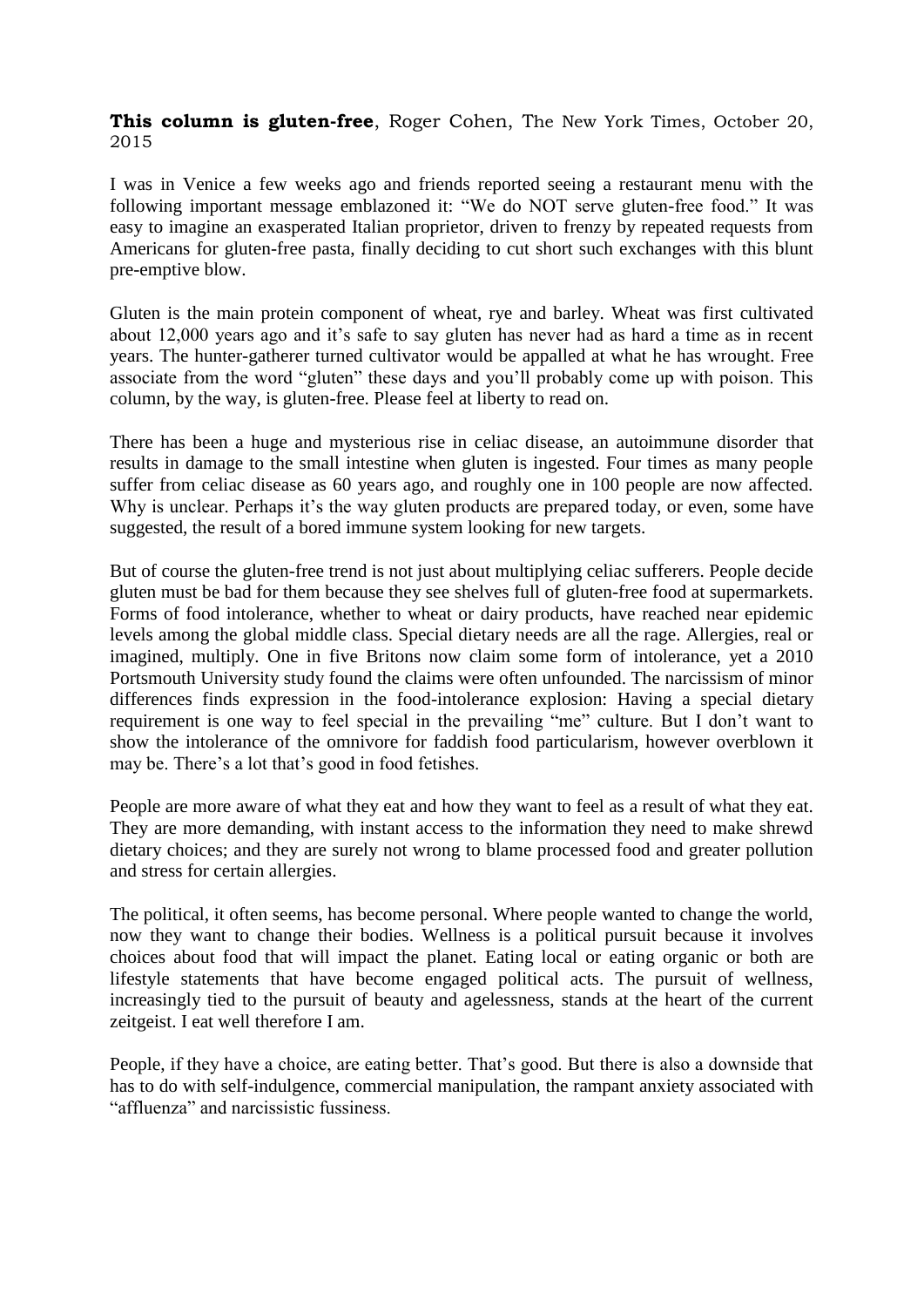## **A Powerful New Tool for 'Editing' the Human Genome** by Alice Park, Time, **Feb. 4, 2016**

It would hardly be hyperbolic to say that inside a nondescript office in London on Feb. 1, a small group of scientists and patient advocates made a decision that could potentially change the future of humanity. Since 2012, scientists have been experimenting with CRISPR-Cas9, a powerful tool that works like an editor for DNA – allowing them to find and correct mutations that can lead to deadly diseases. Now, for the first time, a researcher has the green light to test this tool on viable human embryos. Kathy Niakan is expected to start trials in London at the Francis Crick Institute within the next several months.

Scientists have manipulated the genomes of many animal species, but no sanctioned studies on human embryos have been done using CRISPR. Last year, to the horror of some scientists and ethicists, Chinese researchers reported that they had experimented on human embryos, prompting calls for a temporary worldwide moratorium on the use of CRISPR on so-called germline cells – those from human embryos, eggs or sperm. That's because unlike other geneediting techniques, which can be clunky to use, CRISPR is precise, efficient, affordable and, perhaps most concerning to some, easy to use. That's what makes the Feb. 1 decision, issued by the U.K.'s Human Fertilisation and Embryology Authority so precedent-setting. It's also what makes it so controversial. Depending on whom you ask, CRISPR can be cast as a medical miracle with the potential to help cure diseases like sickle-cell anemia, Alzheimer's and even cancer – or a science-fiction nightmare waiting to happen.

For her part, Niakan is treading carefully. She ultimately hopes her research will shed light on what makes a healthy embryo, which could lead to information that could help prevent miscarriages and improve fertility. "We want to understand the biology of how to make a successful embryo," says Niakan. "Now we have a really efficient method that allows us to make very precise and specific alterations to the DNA sequence. That allows us to ask questions about the function of genes, and which are required for healthy development." Because the research is focused on the earliest stage of development, the embryos will be destroyed after seven days (which in itself is an aspect of this work that makes some people uncomfortable).

The fact that CRISPR allows scientists to permanently alter the human genome of embryos makes some scientists nervous. "I do not think we are ready to edit human embryos yet," says J. Craig Venter, who co-mapped the human genome. "We have little or no knowledge of how changing the genetic code will affect development. Only a small percentage of genes are well understood. For most, we have little or no clue as to their role."

Jennifer Doudna, a professor of chemistry and molecular and cell biology at the University of California, Berkeley, who played a key role in developing CRISPR, says she supports Niakan's study–but only because she isn't bringing the embryos to term. "I don't think it's appropriate or responsible to use CRISPR in embryos that would be implanted in people right now," she says, adding that there are too many unknowns about the long-term effects of manipulating human genes.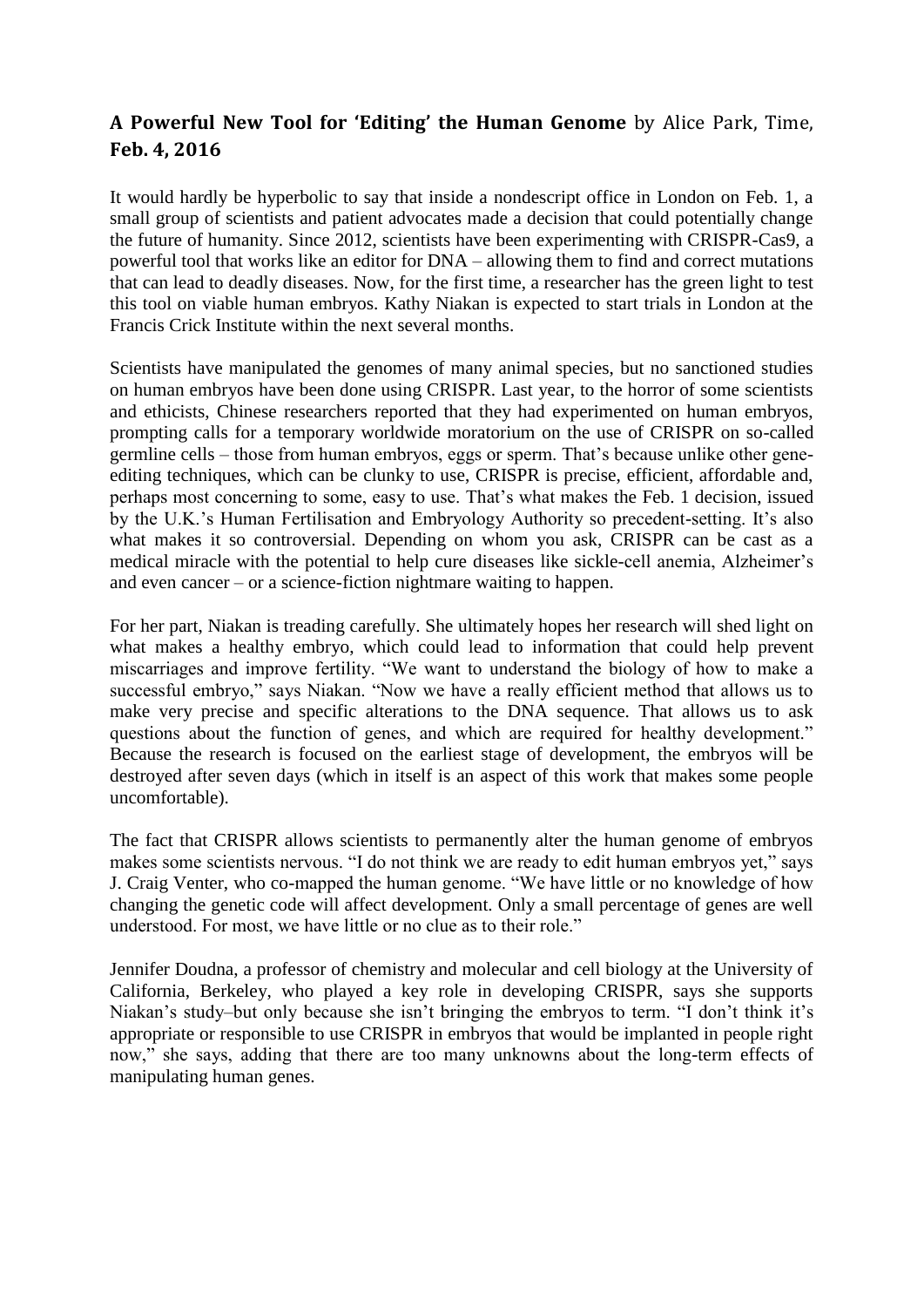## **Don't let fear of concussions ruin sports for kids,** by Neilank Jha, The Toronto Star**,** December 10, 2015

The movie *Concussion*, featuring Will Smith and Alec Baldwin, will open on Christmas Day. The movie focuses on the challenges of head injuries in football and the difficulties faced by doctors, researchers, and league officials in preserving the game while keeping the players safe. Make no mistake: the problem of head injury is not confined to football. Other sports like soccer, hockey, and basketball are grappling with this serious issue. In my practice as a neurosurgeon, I see the effects every day. But as we move to protect athletes from head injuries, we must make sure we don't go overboard and discourage our kids from taking part in competitive sports — even contact sports like football and hockey. Kids would find it easy to fill the void with even more video games and social media. Obesity, diabetes and high blood pressure would be the new norm.

Sports provide kids an opportunity to exercise their bodies and minds. Discipline, teamwork and character-building are all an essential part of sport. Sport provides dreams for our children, heals communities and unites people of all backgrounds. For too long, though, professional sports ignored or downplayed the problem of head injuries. Finally, that's changing. Social media lights up the moment fans suspect a concussion, and fans are holding the professional leagues accountable. As a result, the pro leagues have adopted stringent concussion protocols and have invested in research and development to promote player safety.

But what about kids playing at the grassroots level? They look up to their heroes and emulate the pros. That's why we must continue to make sure that the extra attention to head injuries now being paid at the pro level is carried out throughout sports. When the progress the pro leagues are making trickles down to children in our communities, we can change the culture of sport starting from a child's very first game and reduce exposure to these cumulative injuries from the very beginning.

Sports will survive the concussion epidemic. And rather than deny our children the opportunity to play, we should focus on education, prevention, diagnosis and treatment. Fortunately, there's great support among Ontario's leaders for taking action on this issue. On Thursday, the first concussion legislation in Canada for young athletes will come up for debate in the legislature. Rowan's Law is named for 17-year-old Rowan Stringer, an Ottawa teen who died after being knocked unconscious while playing rugby. The law is designed to promote education on sport-related concussions to coaches, athletes and parents.

Rowan's Law is a good first step to address issues surrounding concussion, but much remains to be done. The bill would not set aside any money to accomplish the goals it sets out. So we also need to develop legislation that would fund and support education and prevention throughout the province. It appears there is support among all parties to advance this initiative. If we can successfully do that, we can keep encouraging kids to play, and play hard. But we can do it while knowing that we've done everything possible to keep them safe. Let our kids play — but let's protect them.